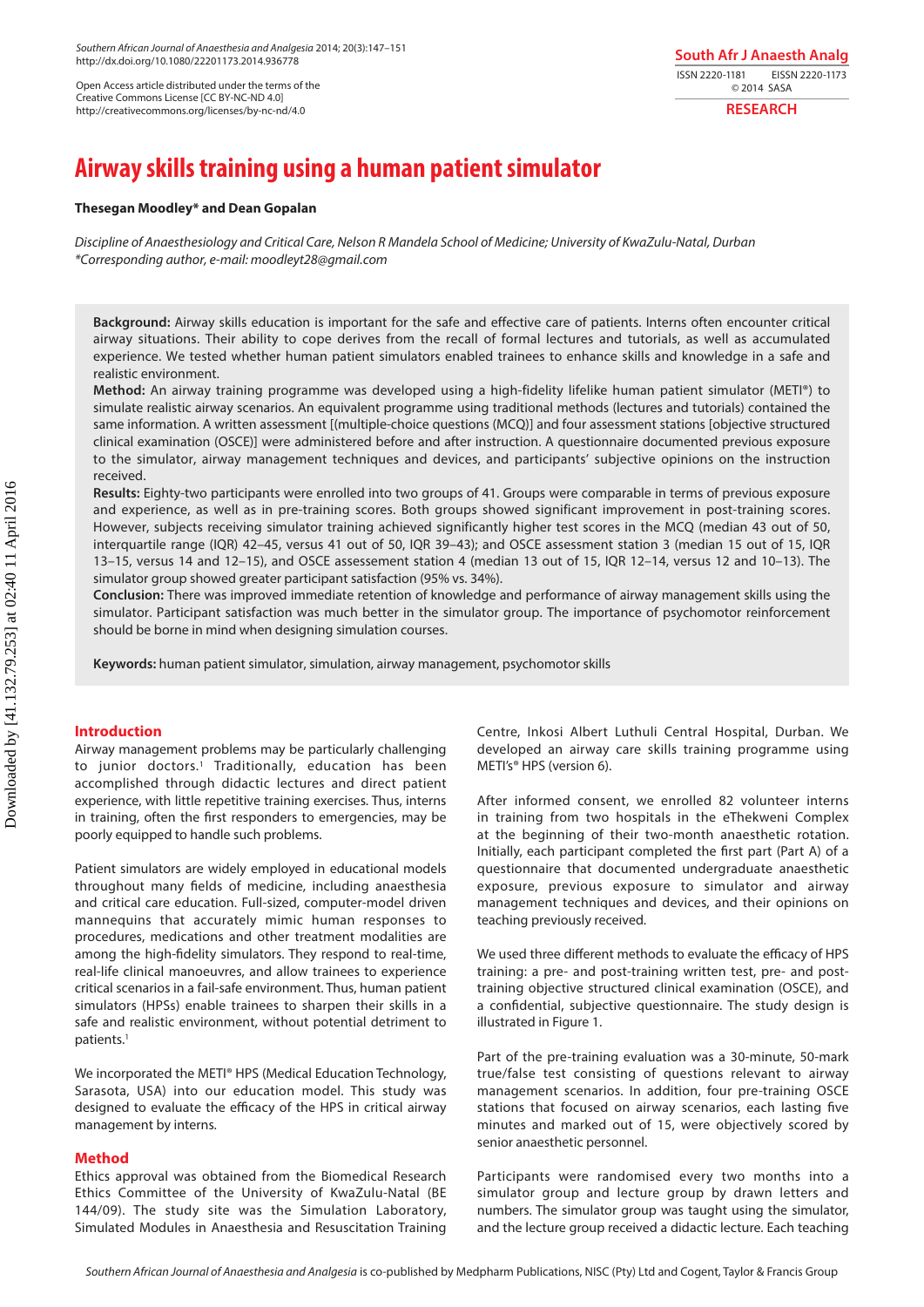

OSCE: objective structured clinical examination

**Figure 1:** Study design and randomisation

session lasted 90 minutes and covered airway assessment, airway opening and maintenance, and airway complications and techniques for difficult airway management. A predesigned PowerPoint® presentation was used for the lecture group, while the simulator group instructor remained the same, using a standard approach.

All participants underwent post-training written and OSCE tests, similar in structure and duration to the pre-training tests. OSCE stations 1 and 2 were the same in the pre- and post-training.

All participants then completed Part B of the questionnaire. This documented their opinions on the anaesthetic training, the completion of the course goals, and comments on simulation as an adjunct to training. In addition, participants evaluated various aspects of their learning and performance by scoring six questions between "0" and "5". The questions were on the

gaining of new facts, understanding of issues, application of knowledge, analysis of data from monitors, diagnosis and planning management, and the enhancement of confidence and ability.

# **Statistical analysis**

Chi-square tests were used to compare both groups in terms of previous exposure. Mann-Whitney U tests were used to compare pre-training and post-training assessment scores between the groups. The Wilcoxon signed-rank test was employed to assess within-group changes. Alpha was set at 0.05 to detect a score difference greater than 10% with 80% power.

### **Results**

Eighty-two participants voluntarily enrolled in our study, and were randomised equally into two groups (simulator and lecture). Results from Part A of the questionnaire (Table 1)

**Table 1:** Intergroup comparison of pre-training (Part A of the questionnaire)

| Pre-training                                      | Lecture group<br>$(n = 41)$ | Simulator group<br>$(n = 41)$ | <i>p</i> -value |
|---------------------------------------------------|-----------------------------|-------------------------------|-----------------|
| Months of internship training completed           | $12.4(3-23)*$               | $12.5(3-23)*$                 | 0.239           |
| Undergraduate anaesthetic experience (in weeks)   | $3.0(1-8)$ *                | $3.3(1-10)*$                  | 0.132           |
| Previous exposure to simulation                   | 12 (29.3%)                  | 18 (43.9%)                    | 0.169           |
| Previous exposure to airway management devices    | 38 (92.7%)                  | 35 (85.4%)                    | 0.289           |
| Previous exposure to airway management techniques | 34 (82.9%)                  | 35 (85.4%)                    | 0.762           |
| Previous exposure to ATLS/ACLS/PLS                | 4 (9.8%)                    | $5(12.2\%)$                   | 0.724           |
| Previous intubations performed                    | 33 (80.5%)                  | 32 (78%)                      | 0.785           |

ACLS: Advanced Cardiac Life Support, ATLS: Advanced Trauma Life Support, PLS: Paediatric Life Support

\*: The results are quoted as means, with the ranges (minimum to maximum) indicated in brackets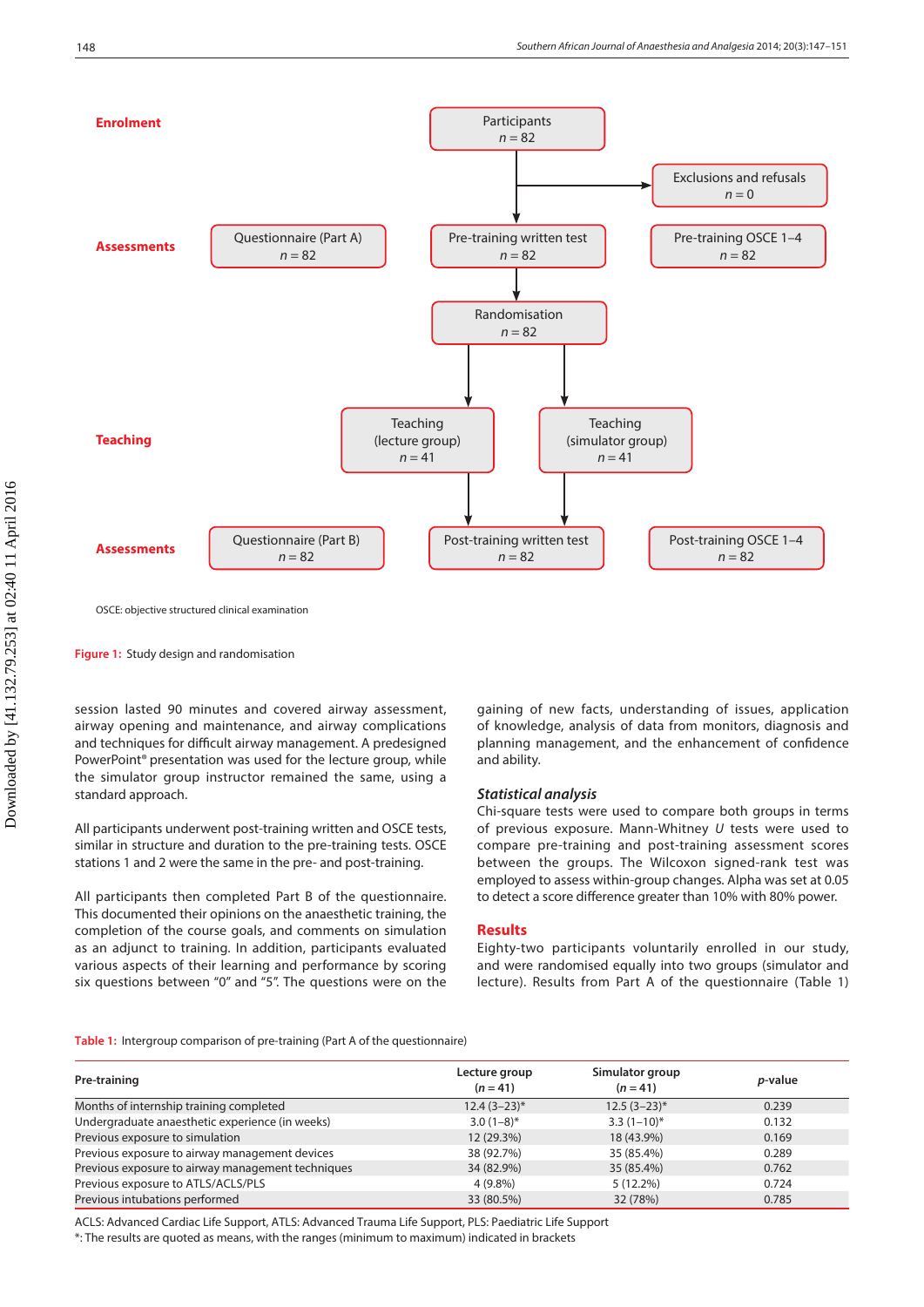indicated that the two groups were similarly matched in terms of all of the criteria that were explored in Part A.

The simulator and lecture groups were equally matched with respect to the distribution of participants from both of the hospitals.

Post-training test scores were higher than the pre-training test scores for both the written test and each of the four OSCE stations, for both groups combined (Table 2). The pre-training written and OSCE scores did not differ between the lecture and simulator groups (Table 3).

The written scores of the simulator group were higher than those of the lecture group (Table 4). There were no differences between the two groups for OSCE 1 and OSCE 2, repeat stations from the pre-training OSCE. Participants who were allocated to the simulator group performed better than those in the lecture group for OSCE 3 and OSCE 4.

In Part B of the questionnaire (Table 5), participants' satisfaction with the overall anaesthetic training and their assessment of the achievement of course goals favoured the simulator group. All of the participants reported that the simulator was a useful adjunct to the didactic lecture format.

Compared to the lecture group, the simulator group had statistically significant higher scores in respect of the gaining of new facts, the application of knowledge, analysis of data from monitors, diagnosis and planning management, and the enhancement of confidence and ability. There were no differences in between-group scores with respect to the understanding of issues.

**Table 2:** Pre-training scores versus post-training scores for both groups together

|                 | Written (X/50) | OSCE 1 (X/15) | OSCE 2 (X/15) | OSCE 3 (X/15) | OSCE 4 (X/15) |
|-----------------|----------------|---------------|---------------|---------------|---------------|
| Pre-training    | $36(25-43)$    | $7.5(2-13)$   | 11(4–15)      | $8(2-13)$     | $10(2-15)$    |
| Post-training   | 42 (34–48)     | 13 (12–15)    | $14(9-15)$    | $14(7-15)$    | $13(6-15)$    |
| <i>p</i> -value | < 0.001        | < 0.001       | < 0.001       | < 0.001       | < 0.001       |

X: marks out of

\* The results are quoted as medians, with the interquartile ranges indicated in brackets

**Table 3:** Intergroup differences with respect to the pre-training scores

|                 | Written (X/50) | OSCE 1 (X/15) | OSCE 2 (X/15) | OSCE 3 (X/15) | OSCE 4 (X/15) |
|-----------------|----------------|---------------|---------------|---------------|---------------|
| Lecture group   | $35(25-43)$    | $7(3-13)$     | $11(4-15)$    | $8(3-13)$     | $10(4-10)$    |
| Simulator group | $36(29-42)$    | $8(2-12)$     | 11 (4–15)     | $6(2-12)$     | $10(2-15)$    |
| <i>p</i> -value | 0.608          | 0.146         | 0.605         | 0.185         | 0.373         |

X: marks out of

\* The results are quoted as medians, with the interquartile ranges indicated in brackets

**Table 4:** Intergroup differences with respect to the post-training scores

|                 | Written (X/50) | OSCE 1 (X/15) | OSCE 2 (X/15) | OSCE 3 (X/15) | OSCE 4 (X/15) |
|-----------------|----------------|---------------|---------------|---------------|---------------|
| Lecture group   | $41(25-46)$    | $13(12-15)$   | $13(9-15)$    | $11(7-13)$    | $11(6-13)$    |
| Simulator group | 44 (29–48)     | 14 (12–15)    | 15 (10–15)    | $15(11-15)$   | $15(11-15)$   |
| <i>p</i> -value | < 0.001        | 0.730         | 0.085         | 0.030         | < 0.001       |

X: marks out of

\* The results are quoted as medians, with the interquartile ranges indicated in brackets

**Table 5:** An intergroup comparison of responses to Part B of the questionnaire

|                                            | Lecture group $(n = 41)$ | Simulator group ( $n = 41$ ) | p-value                      |
|--------------------------------------------|--------------------------|------------------------------|------------------------------|
| Assessment of overall anaesthetic training |                          |                              |                              |
| Very good $(n)$                            | 14 (34.1%)               | 39 (95.1%)                   | < 0.001                      |
| Good $(n)$                                 | 26 (63.4%)               | $2(4.9\%)$                   | $\overline{\phantom{a}}$     |
| Poor $(n)$                                 | $0(0\%)$                 | $0(0\%)$                     | $\qquad \qquad \blacksquare$ |
| Very poor (n)                              | $1(2.4\%)$               | $0(0\%)$                     | $\overline{\phantom{a}}$     |
| Assessment of achievement of course goals  |                          |                              |                              |
| Very good (n)                              | $1(2.4\%)$               | 29 (70.7%)                   | < 0.001                      |
| Good $(n)$                                 | 39 (95.1%)               | 12 (29.3%)                   | ٠                            |
| Poor $(n)$                                 | $1(2.4\%)$               | $0(0\%)$                     | $\overline{\phantom{a}}$     |
| Very poor $(n)$                            | $0(0\%)$                 | $0(0\%)$                     | $\overline{\phantom{a}}$     |
| Assessment with respect to                 |                          |                              |                              |
| Gaining new facts                          | $4(2-5)*$                | $4(1-5)$ *                   | 0.01                         |
| Understanding issues                       | $4(2-5)*$                | $4(2-5)*$                    | 0.07                         |
| Application of knowledge                   | $3(1-5)*$                | $5(3-5)*$                    | < 0.001                      |
| Analysis of data from monitors             | $2(1-5)*$                | $4(3-5)*$                    | < 0.001                      |
| Diagnosis and planning management          | $3(1-5)$ *               | $4(2-5)*$                    | < 0.001                      |
| Enhancing confidence and ability           | $3(2-5)*$                | $5(2-5)*$                    | < 0.001                      |

**\*** Participants scored each area between "1" and "5". The results are quoted as medians, with the ranges (minimum to maximum) indicated in brackets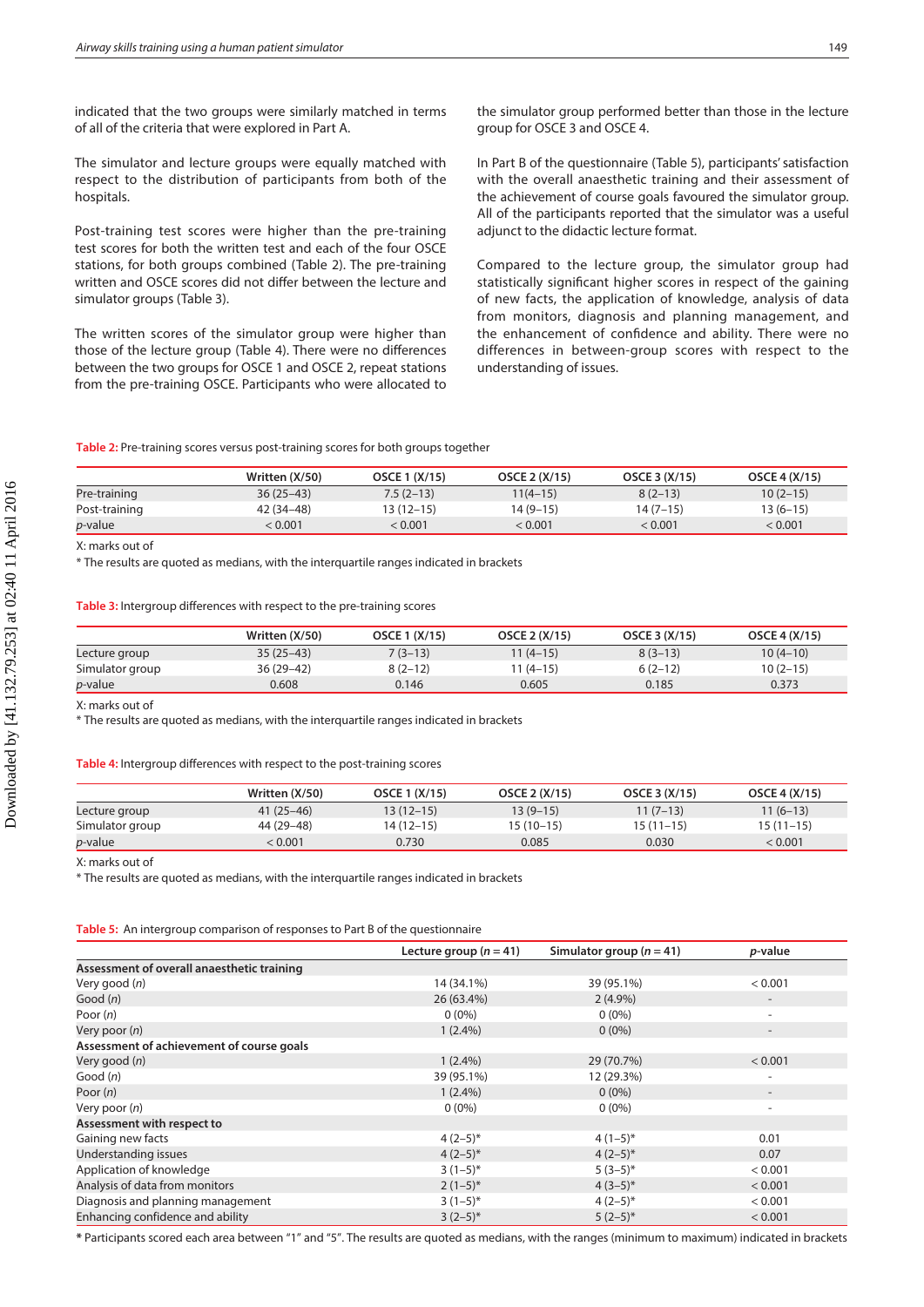## **Discussion**

There were two main conclusions to our study. Firstly, interns performed better in the written test and OSCE evaluations, and secondly, greater participant satisfaction was demonstrated when airway management was taught using simulation, rather than a didactic lecture.

Simulation is a widely used educational tool to enhance the training of medical personnel across many levels and fields of medicine. Simulators range from very basic to highfidelity systems, which can simulate complex physiological conditions and respond to real-time interventions, making them uniquely suited to critical care and anaesthetic education. Didactic lectures and discussions play an important role in the improvement of knowledge, but the effective teaching of clinical skills requires more direct teacher-student interaction. High-fidelity simulators allow students to learn in a fail-safe environment, to attain unlimited exposure to rare events, provide immediate feedback and experience a team approach to care.<sup>2,3</sup>

Chopra et al<sup>1</sup> illustrated that some simulation exercises resulted in faster and more accurate responses up to four months after training, compared to standard didactic teaching. Other authors have questioned whether or not training with human patient simulation translates into improved patient safety and outcome.4 Of all of the critical care and anaesthetic skills, those involving the airway tend to be the most troublesome for young physicians to learn, and for their instructors to teach. This is likely to be because of the complexity of airway emergencies, combined with general unfamiliarity with different airway techniques. Thus, the incorporation of simulation into airway educational programmes makes sense.

We attempted to evaluate participants' previous exposure to the field in Part A of the questionnaire. Participants were at different stages of their 24-month intern training programme. It was likely that an intern at the end of his or her training would have experienced greater exposure to clinical medicine and airway management, and thus would perform better in our assessment. We did not attempt to quantify this.

It is noteworthy that as an undergraduate, the mean exposure to anaesthesia for the entire cohort was 3.14 weeks. This limited exposure to essential emergency care at different medical schools in South Africa is concerning. Although performance in the pre-training assessments for both groups was statistically similar, our study was not powered to detect differences in relation to periods of undergraduate training. As expected, a comparison of all of the pre-training and posttraining assessments for the entire cohort revealed statistically significant improvements. This emphasises the value of, and need for, any form of teaching with respect to airway management.

A comparison between the groups in respect of post-training assessments clearly favoured the simulator group. Interestingly, the demonstrated significant statistical differences did not reflect the small scoring difference between the groups after instruction. This may be because both groups received some form of recognised training, thus the difference in the scores was minimised. Lack of a statistically significant difference in OSCE stations 1 and 2 may be ascribed to participants' prior exposure to the same stations in the pre-training OSCE.

Overall, there was positive feedback with regard to the utility of this exercise. All but one of the 82 participants rated the overall anaesthetic training and the achievement of the course goals to be "very good" or "good". However, participant satisfaction was greater in the simulator group, in which there were more statistically significant responses of "very good". A possible explanation for this greater satisfaction may relate to the physical performance of tasks in simulation. All of the participants who were not exposed to the simulator reported that the simulator would be a useful adjunct to the didactic lecture format. This may indicate preconceived bias in favour of simulation.

We also attempted to quantify differences between the simulator and lecture groups with respect to various aspects of learning and performance. Practical performance and the acquisition of required skills in the simulator group returned higher scores for the application of knowledge, the analysis of data from monitors, and the enhancement of confidence and ability. Even with regard to the area of gaining of new facts, where didactic lectures may have been expected to generate better scores, the simulated group returned a higher mean score. Surprisingly, there was a better median score in the lecture group for the understanding of issues. A possible explanation for this may be that there is greater emphasis in the lecture group on why various things are carried out, in comparison to the simulator group, where the focus may have been on what, as well as how, things are achieved.

While this study demonstrated an inherent improvement in knowledge in both groups, with a statistically significant improvement that favoured the simulator group, it did not test the long-term retention of knowledge in the two groups. Future studies in this regard should include a long-term evaluation of the participants.

A previous study verified the validity of using HPS through a detailed analysis of case performance compared to level of training and experience.<sup>9</sup> Validity has also repeatedly been shown to be a performance evaluation tool in many other studies with regard to use of a patient simulator.<sup>5-11</sup>

Clearly, availability and cost are the greatest limitations to incorporating high-fidelity patient simulation into any educational programme. These simulators are expensive, and typically require great commitment by centres for the development of the programmes and maintenance of the simulators. The statistical significance in this study may not reflect the required significant practical difference that warrants the major capital outlay. It was not the aim of this study to analyse the cost-effectiveness of the simulator, on its own, or against other conventional methods of teaching. However, that might be prudent, particularly in resource-constrained environments. However, Grenvik et al<sup>2</sup> showed that simulators may result in cost savings as a result of decreased use of operating room training and fewer malpractice suits.

# **Conclusion**

The use of simulation resulted in improved immediate retention of knowledge and performance pertaining to airway management skills, and better participant satisfaction in interns in training, than traditional, didactic lectures.

Conflict of interest — The authors declare no conflict of interest which may have influenced them in writing this article.